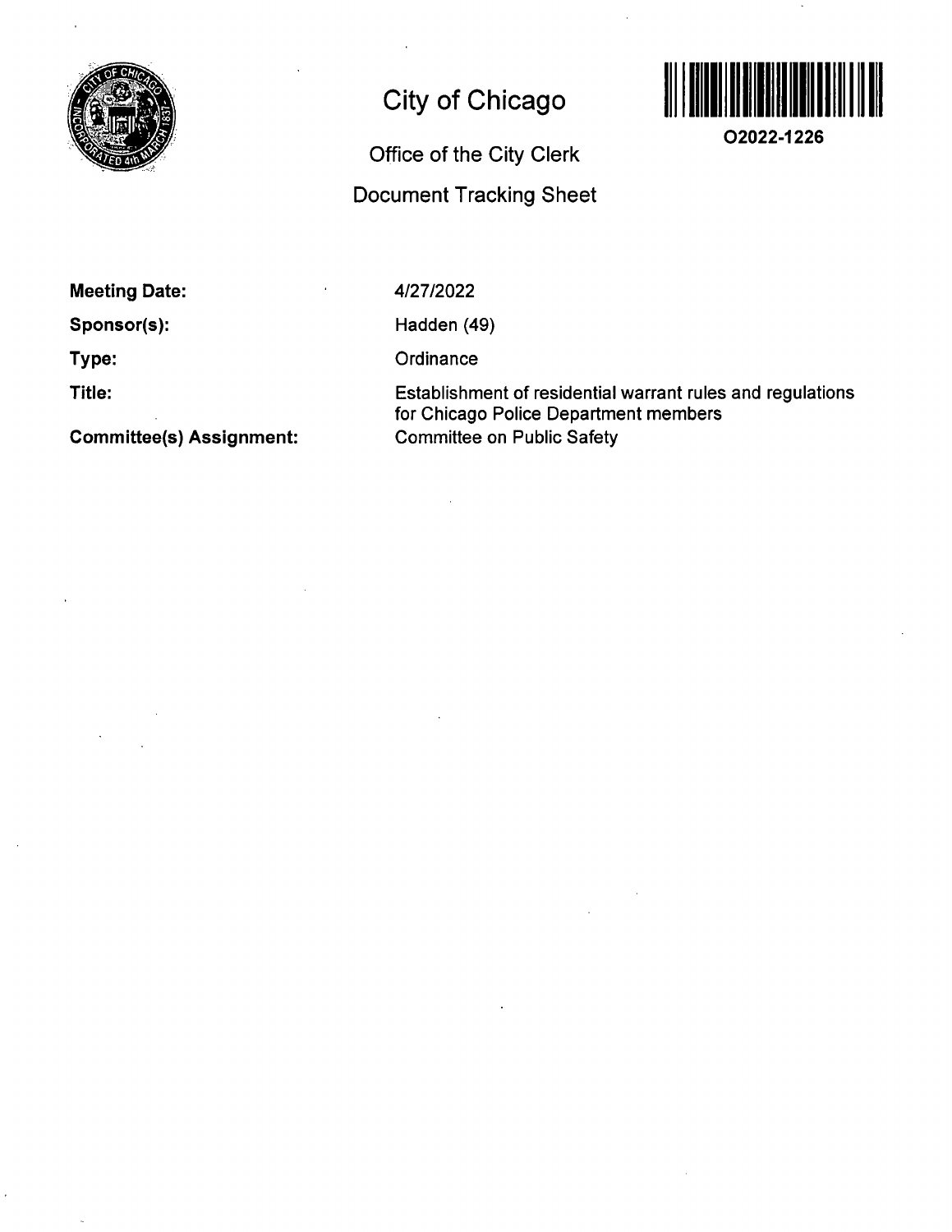## **The Revised Anjanette Young Ordinance**

Whereas, at least 94 people, induding 13 police officers, have been killed during police execution of "no-knock warrants" in the United States between 2010 and 2016.

Whereas, the Chicago Police Department regularly conducts home raids on residences as part of its law enforcement mandate. This practice is commonly referred to as executing "no-knock warrants" or "knock and announce warrants" which do not actually provide residents with a reasonable opportunity to answer the door;

Whereas, during these raids, Chicago Police Department members have displayed a reckless disregard for the dignity, safety, and civil and human rights of the Chicago community;

Whereas, the Chicago Police Department conducts home raids almost exclusively in Black and Brown communities. The Office of Inspector General found that Black men are targeted by Chicago police in home raids more than 25 times as often as white men. 79% of the women targeted in home raids are Black, and only 7 % are white;

Whereas, the Chicago Police Department's home raids have resulted in CPD members breaking into people's homes and pointing guns at young children, the elderly, and vulnerable individuals; handcuffing children; destroying property; assaulting people's human dignity and committing other forms of violence and trauma;

Whereas, the Chicago Police Department has maintained inadequate procedures to verify that its officers have targeted the correct residences for home raids, has failed to track and report accurate data to the public about home raids, and has failed to hold officers accountable for abuses in obtaining search warrants and executing home raids;

Whereas, Chicago Police Department members invaded the home of Ms. Anjanette Young, a social worker whose residence was wrongfully targeted by the CPD;

Whereas, Chicago Police Department members found Ms. Young completely naked in her home, handcuffed her and ignored her repeated insistence that the members were in the wrong residence;

Whereas, the City of Chicago attempted to prevent the video depicting CPD members raid of Ms. Young's home from being publicly aired on WBBM-CBS 2;

Whereas, the Chicago Office of Inspector General found that City government failed to appropriately respond to Ms. Young as a victim of a CPD wrong raid, failed to act with transparency in City operations, and performed a series of governmental actions in a manner that prioritized communications and public relations concerns over the higher mission of City government;

Whereas, Ms. Young fought valiantly to make the CPD's actions public and has called for accountability and an end to the systemic failures that permit the CPD to engage in these abusive tactics;

Hadden (49) 1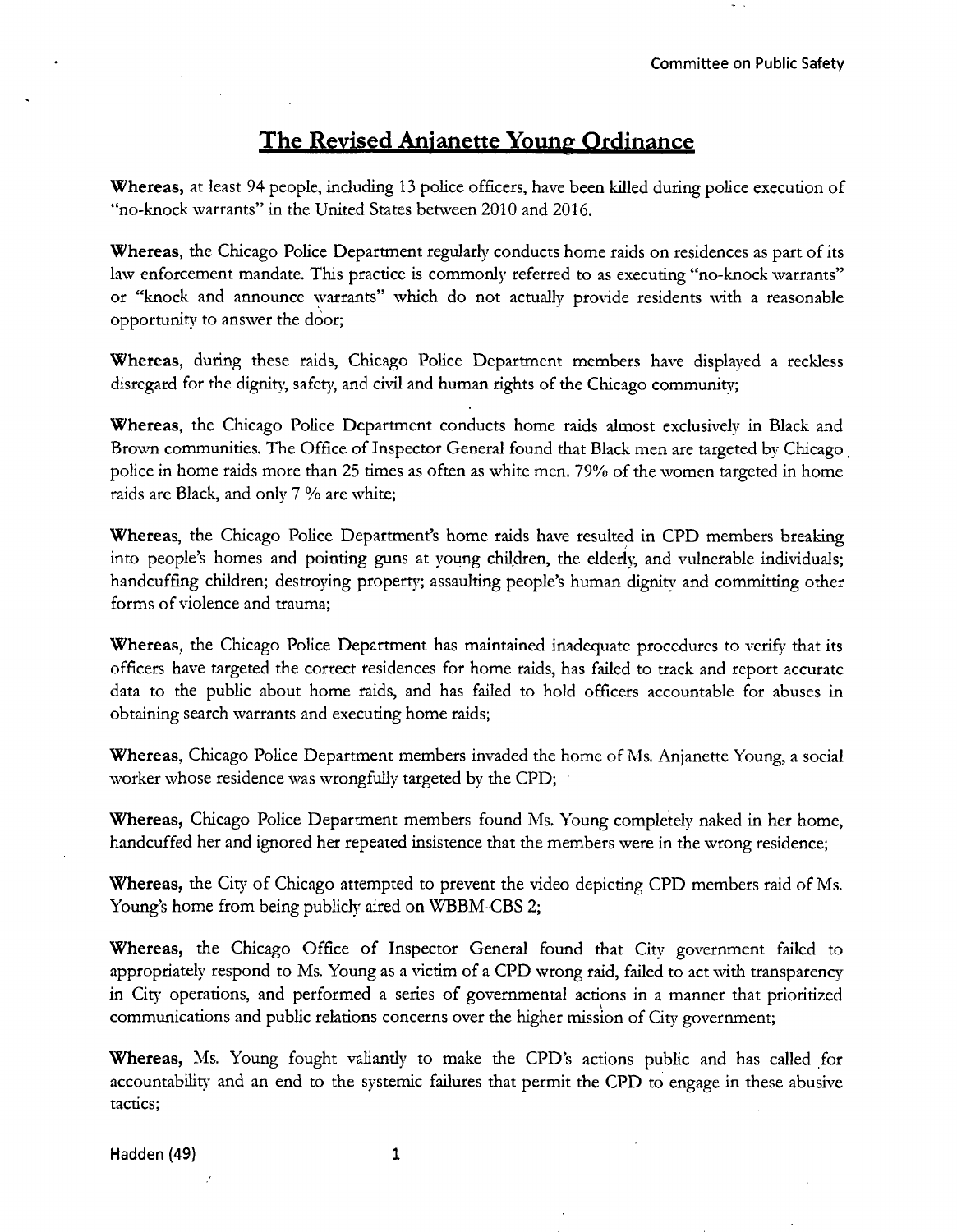Whereas, the City of Chicago has a responsibility to all of its residents, including victims of wrongful CPD raids, to operate with transparency and to provide prompt, complete, and accurate reports to the public about instances in which members of the CPD raid people's homes;

Whereas, it must be the highest priority of the Chicago Police Department to respect the sanctity of all human life and safety of all persons and to ensure that members of the Police Department use tactics that are least intrusive and harmful to the safety and well-being of all people inside the home, including but not limited to (1) the Black and Brown individuals and families who have been disproportionately harmed by the Police Department's home raid practices, (2) women who have been assaulted and searched by male officers, and (3) children and vulnerable individuals who have been interrogated, handcuffed, and held at gunpoint.

Whereas, the Illinois State Legislature has attempted to protect Illinois communities from the dangers of arbitrary and violent no-knock warrants by prohibiting police officers from executing a no-knock warrant without first seeking judicial approval for this tactic;

Whereas, given the Chicago Police Department's well documented history of using unlawful and violent force against Chicago's Black and Brown communities, the provisions of Illinois State Law are insufficient to protect Chicago's communities from the Chicago Police Department's violent use of no-knock warrants and abuse of knock and announce warrants;

Whereas, the Chicago City Council has the power to provide its constituents with protections that exceed those codified in state law;

Whereas, the affidavit requirement in the Uniform Peace Officers' Disciplinary Act (50 ILCS  $725/3.8(b)$ ), incorporated into police collective bargaining agreements in Chicago, has operated to discourage thousands of people who have been abused by Chicago police officers from bringing misconduct complaints and has resulted in the dismissal of far more than half of Chicago police misconduct complaints without a full investigation (allowing countless instances of CPD abuse to go uninvestigated and unchecked);

Whereas, the Illinois legislature has repealed the affidavit requirement in the Uniform Peace Officers' Disciplinary Act, and expressly banned any affidavit requirement in collective bargaining agreements entered after the effective date of the legislation;

**THEREFORE**, it shall therefore be ordained that:

## **Section I. Definitions**

"Children" shall mean anyone who appears to be 16 years of age or younger.

"Negative Warrant" shall mean a warrant which did not result in the arrest of the target of the warrant or recovery of contraband or evidence identified in the warrant.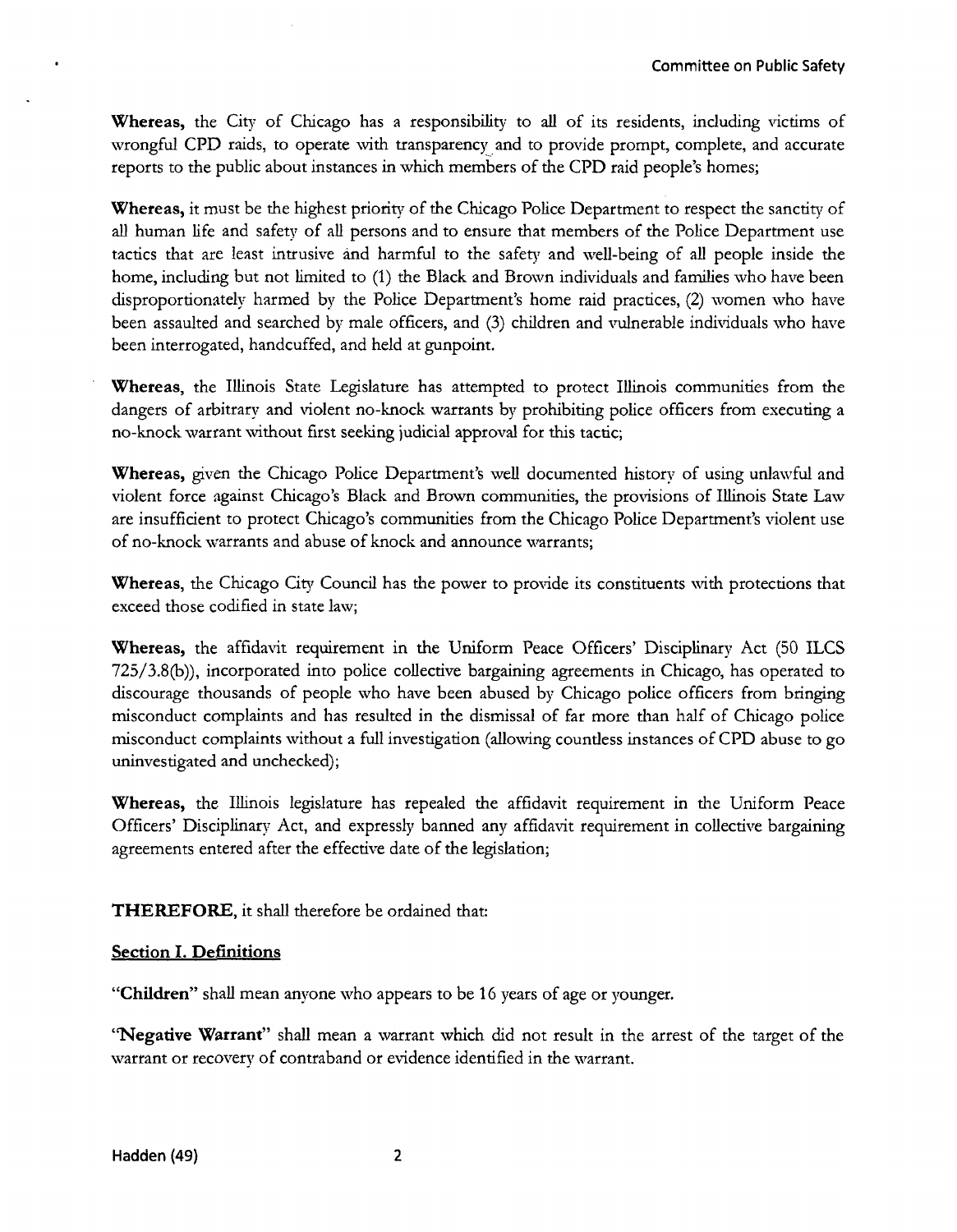"Vulnerable people" shall include, but is not limited to, children, elderly people, and people who are pregnant, living with a disability, experiencing mental health episodes, or have limited English-speaking proficiency.

"Trauma" shall mean an event, series of events, or set of circumstances that is experienced by an individual as physicaUy or emotionally harmful or threatening and has lasting adverse effects on the individual's functioning and physical, mental, social, emotional or spiritual well-being.

## **Section II.**

1) No Chicago Police Department member shall execute a no-knock warrant and no Chicago Police Department member shall seek from any Court a warrant authorizing a member executing the warrant to make entry into a residence without first knocking, announcing his or her office, and giving the occupants a reasonable amount of time, no less than 30 seconds, to respond. Consistent with the United States Constitution, members of the Chicago Police Department may enter a residence without a warrant or knocking, announcing, and waiting in an emergency situation when verifiable exigent circumstances exist that make such entry necessary to prevent physical harm to a person.

2) When executing a residential warrant, Chicago Police Department members are required to develop a written plan before executing the warrant and use tactics that are the least intrusive to people's home, property and person and least harmful to people's physical and emotional health. The plan must include written information about what actions were taken to ascertain who is present in the home, including the ages and likely location of children and uninvolved individuals. The plan must also explain what planning officers did to avoid executing the warrant when people other than the target of the warrant are home or any exigent circumstance that imminently threatened the physical safety of members of the public or police that required officers to enter when people other than the target of the warrant were present inside the home. Officers are required to assess and document any exigencies and confirm and reassess exigencies prior to entry. When developing and executing tactics, the Chicago Police Department must implement measures to protect individuals' dignity interests, privacy interests and property interests and must take measures required to protect people from physical and emotional harm. Every planned execution of a residential warrant must contain a detailed written explanation of how the planned action meets this least intrusive, least harmful standard, including a plan to prioritize and ensure the safety of children and other vulnerable people who may be on-site. The plan must also include a threat assessment matrix that accounts for and minimizes risks and dangers to people in the home and officers associated with the search warrant. The threat assessment must balance those risks and dangers against the expected benefits of the warrant. If the risks of harm outweigh the expected benefits, the Department shall not execute the warrant. The Superintendent (or the Superintendent's designee—who must have a rank of at least First Deputy Superintendent, Chief, Deputy Chief, or Commander)—must approve each plan prior to execution.

3) The Chicago Police Department shall record and publish data about each residential warrant executed by the CPD in a public facing data dashboard. It shall include the location of the warrant; the force used (including pointing firearms at people) during the warrant's execution; any allegations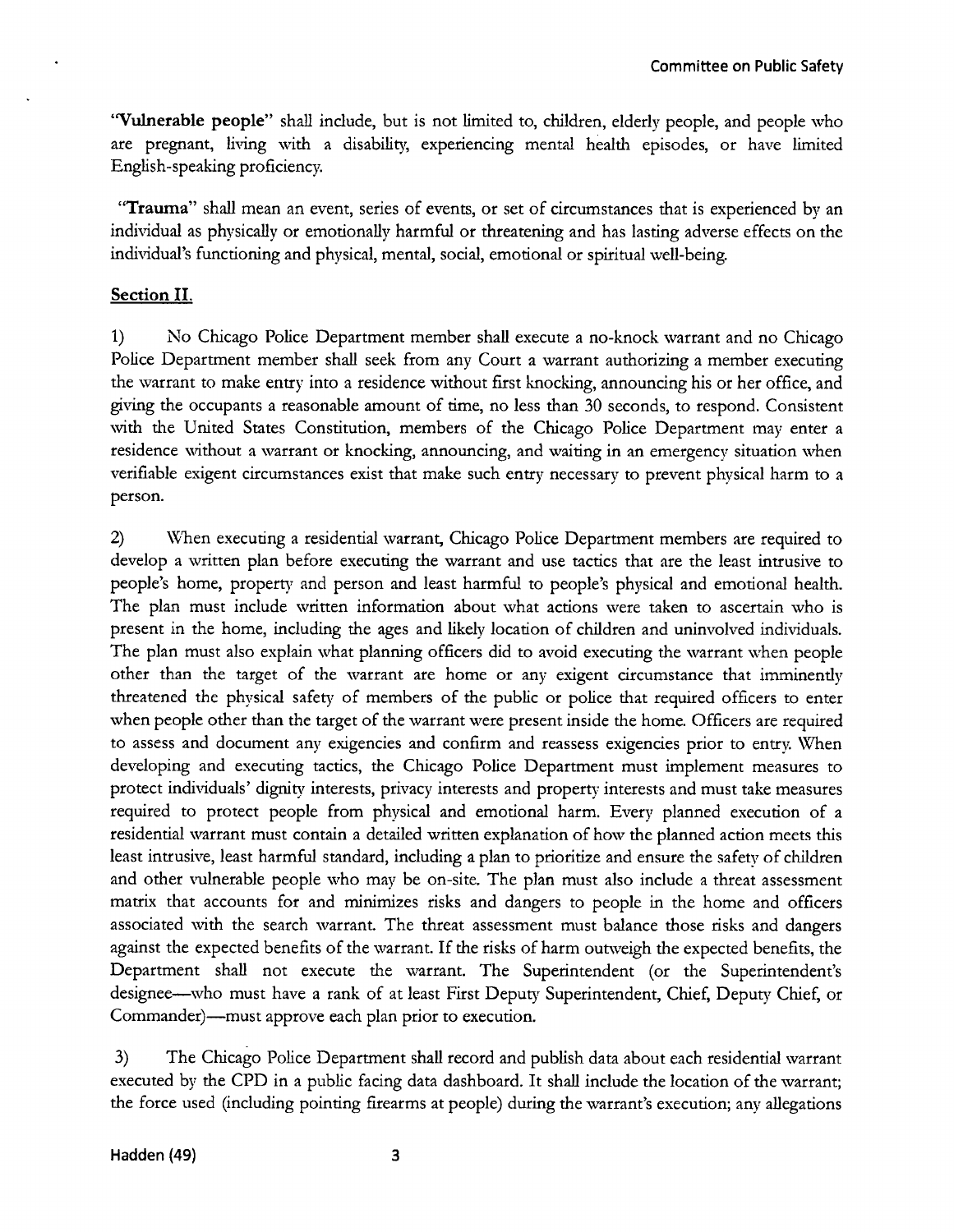of police misconduct or excessive force during the execution of the warrant, including the names, badge numbers, and units of assignment of the accused officers; the race, gender and age of every individual present inside the residence during the execution of the warrant; the use of handcuffs or any other type of restraint during the execution of the warrant; the presence of any children during the execution of the warrant; the presence of other vulnerable people during the execution of the warrant; the recovery of any contraband; any arrests; and whether the warrant was a negative warrant. The Chicago Police Department shall refer every negative warrant to COPA for investigation. After every negative warrant, the Superintendent shall provide the public with a written explanation describing the causes of the negative raid.

4) No Chicago Police Department member shall seek a warrant relying solely on an informant's representation, but instead must supplement with independent investigation and reasonable surveillance to corroborate the information and ascertain that the target of the warrant is present at the location of the warrant's execution. The member seeking application for a search warrant must describe in the application what they did to corroborate the informant's representations and the results of their independent investigation, including any observations that tended to corroborate or contradict the informant's representations.

5) The credibility of informants must be assessed; if an informant has given information that led to a negative warrant in the past, CPD must not rely on that informant when seeking judicial authorization for a search warrant.

6) No Chicago Police Department member shaU seek a residential warrant without first receiving supervisory approval; the designated unit supervisor, with the rank of lieutenant or above, shall ensure that the member relying upon information from an informant has undergone adequate independent surveillance to corroborate the information provided by the informant with at least one additional non-informant source, prior to seeking judicial authorization for a search warrant.

7) Search warrants must be executed in a manner to ensure that people inside a residence may be searched only by officers of their preferred gender identity. The Chicago Police Department shall ensure that there is at least one member who does not identify as male (including at least one woman) present from the time of initial entry through the execution of each residential search warrant and until the search is concluded. All officers executing the warrant must be dressed in their official Chicago Police Department uniforms.

8) Search warrant executions must be limited to specialized units or search warrant teams which consist only of officers who have received a minimum of 28 hours of specialized training. Training for specialized units and specialized training on the execution of residential warrants must include a detailed review of the Ordinance's provisions; harm reduction; tactics that are least intrusive to people's home, property, and person; measures to protect individuals' dignity, privacy, and property interests; child and adolescent development in the context of reducing harm and exposure to the use of force; the impact of trauma and use of force on children; the process of knocking, announcing, and waiting for 30 seconds; the proper handling of firearms when entering and securing a residence; and recording and documentation requirements.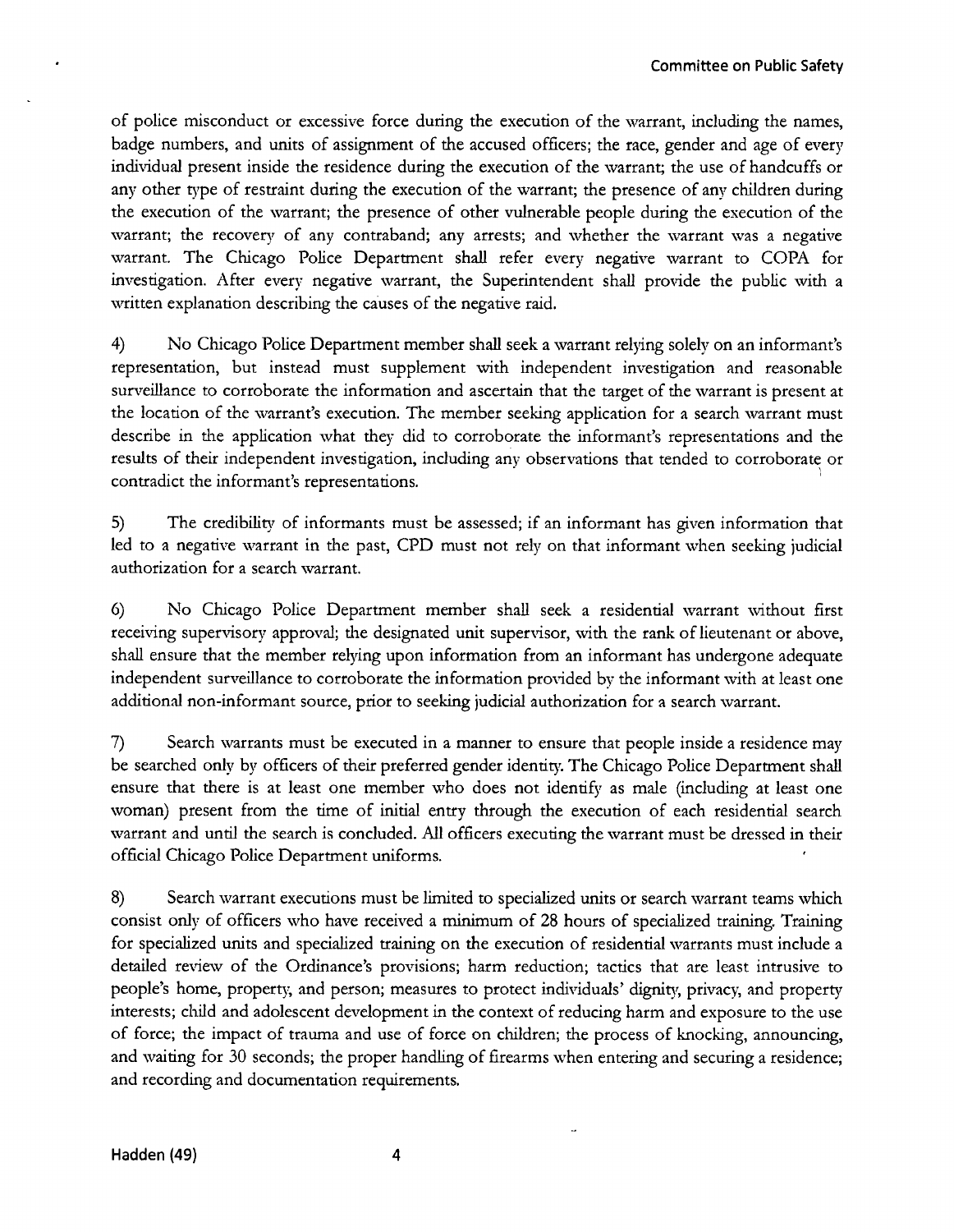9) No planned lavv enforcement action, including, but not Umited to the execution of warrants can occur unless Chicago Police Department members have taken all available measures to avoid executing the warrant when children are present.

10) If children or other vulnerable people are present or expected to be present at the site of a search warrant execution, at least one social worker or mental health professional, and a translator  $(in the case of limited English-speaking proficiency)$ , must be present or available for assistance. Assistance is to be provided in a timely manner, within one hour of contact by a designated officer.

11) If children are present during a planned law enforcement action, Chicago Police Department members must call dispatch and inform operators about the presence of children. Members executing the search must verify throughout the raid whether children or other vulnerable people are present.

12) In the designation of search warrant roles, at least one officer shall be specially trained and designated to care for and protect children who may be encountered at the scene. Specialized training must include developmentally appropriate, trauma-informed, and racially equitable treatment of children; recognizing and responding to traumatized children; and support for the physical, emotional, and psychological weUbeing of children during the execution of residential search warrants.

13) During the execution of a residential warrant, Chicago Police Department members are prohibited from pointing firearms at any child unless the child presents an imminent risk of death or serious bodily injury to another person.

14) During the execution of a residential warrant, Chicago Police Department members are prohibited from handcuffing or restraining any child, unless the child presents an immediate threat of physical harm to themself or another person.

15) During the execution of a residential warrant, Chicago Police Department members are prohibited from pointing firearms at parents, relatives, or caregivers of children while in the presence of children unless the person presents an imminent risk of death or serious bodily injury to another person.

16) During the execution of a residential warrant, Chicago Police Department members are prohibited from handcuffing or restraining parents, relatives, or caregivers of children while in the presence of children, unless the person presents an immediate threat of physical harm to themself or another person. As soon as it can be determined that an individual is not subject to the scope of a warrant and that no further reasonable suspicion or safety concerns exist to justify further detention, the person shall be promptiy released.

17) Chicago Police Department members are prohibited from pointing firearms at any person unless the person presents an imminent risk of death or serious bodily injury to another person.